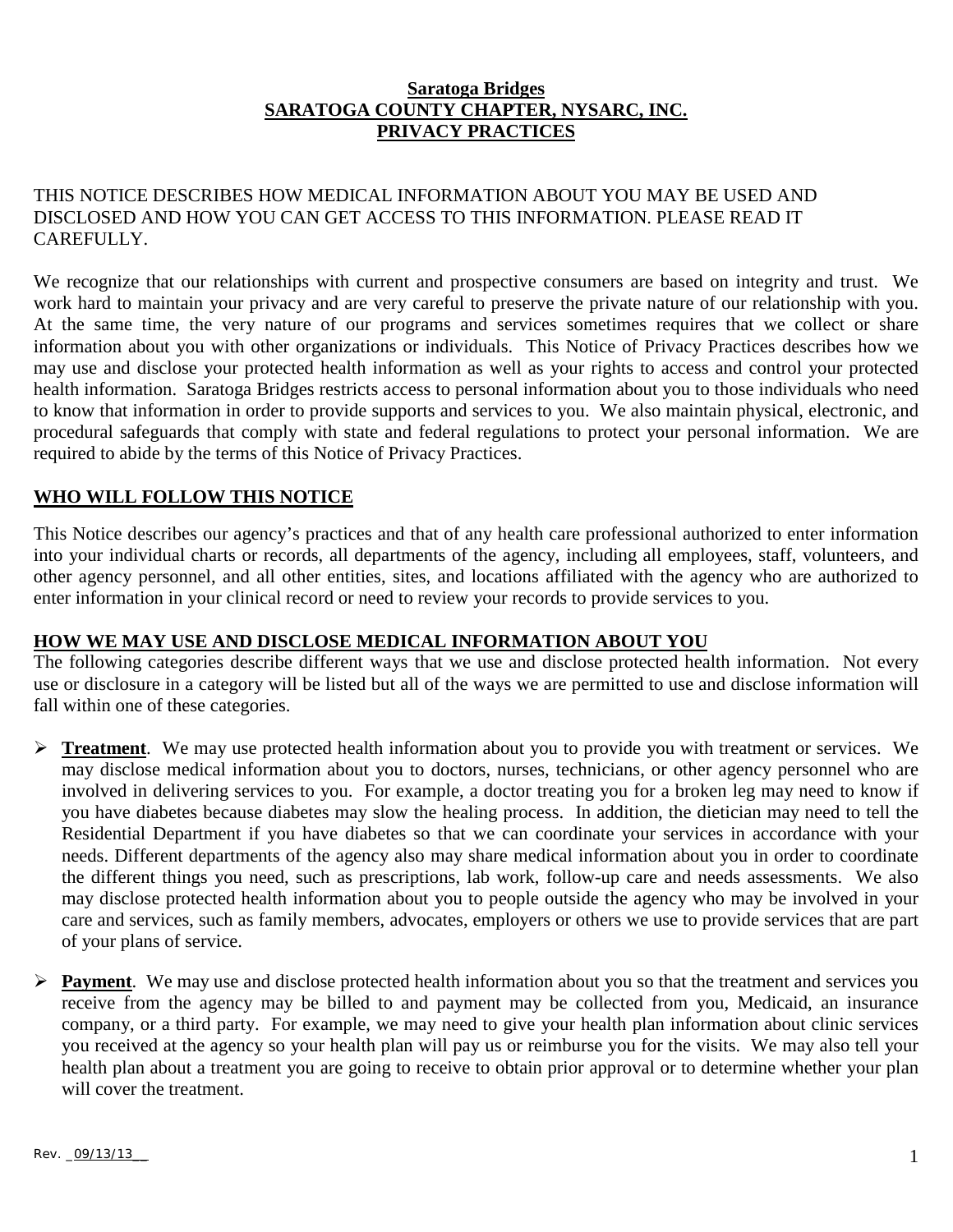- **Health Care Operations**. We may use and disclose protected health information about you for agency operations. These uses and disclosures are necessary ensure sure that all of our consumers receive quality care. For example, we may use medical information to review our treatment and services and to evaluate the performance of our staff in caring for you. We may also combine medical information about many consumers to decide what additional services the agency should offer, what services are not needed, and whether certain new programs are effective. We may also disclose information to doctors, nurses, technicians, and other agency personnel for review and learning purposes. We may also combine the protected health information we have with protected health information from other agencies to compare how we are doing and see where we can make improvements in the care and services we offer. We may remove information that identifies you from this set of medical information so others may use it to study health care and health care delivery without learning who the specific patients are.
- **Appointment Reminders**. We may use and disclose medical information to contact you as a reminder that you have an appointment for treatment or services at the agency.
- **Treatment Alternatives**. We may use and disclose protected health information to tell you about or recommend possible treatment options, alternatives, or other services that may be of interest to you.
- **Health-Related Benefits and Services**. We may use and disclose medical information to tell you about healthrelated benefits or services that may be of interest to you.
- **Marketing Activities** The agency must obtain your prior written authorization to use your protected health information, except for a face-to-face encounter or a communication involving a promotional gift of nominal value.
- **Fundraising.** We may use protected health information to send fundraising communications to you. We must offer you the opportunity to opt out of future fundraising communications.
- **Individuals Involved in Your Care or Payment for Your Care**. We may release protected health information about you to a friend or family member who is involved in your care. We may also give information to someone who helps pay for your care. In addition, we may disclose protected health information about you to an entity assisting in a disaster relief effort so that your family can be notified about your condition, status and location.
- **Research.** Under certain circumstances, we may use and disclose protected health information about you for research purposes. For example, a research project may involve comparing the health and recovery of all patients who received one medication to those who received another, for the same condition. All research projects, however, are subject to a special approval process. This process evaluates a proposed research project and its use of medical information, trying to balance the research needs with patients' need for privacy of their medical information. Before we use or disclose medical information for research, the project will have been approved through this research approval process, but we may, however, disclose medical information about you to people preparing to conduct a research project, for example, to help them look for patients with specific medical needs, so long as the medical information they review does not leave the agency. We will almost always ask for your specific permission if the researcher will have access to your name, address or other information that reveals who you are, or will be involved in your care at the agency.
- **As Required By Law**. We will disclose protected health information about you when required to do so by federal, state or local law.
- **To Avert a Serious Threat to Health or Safety**. We may use and disclose protected health information about you when necessary to prevent a serious threat to your health and safety or the health and safety of the public or another person. Any disclosure, however, would only be to someone able to help prevent the threat.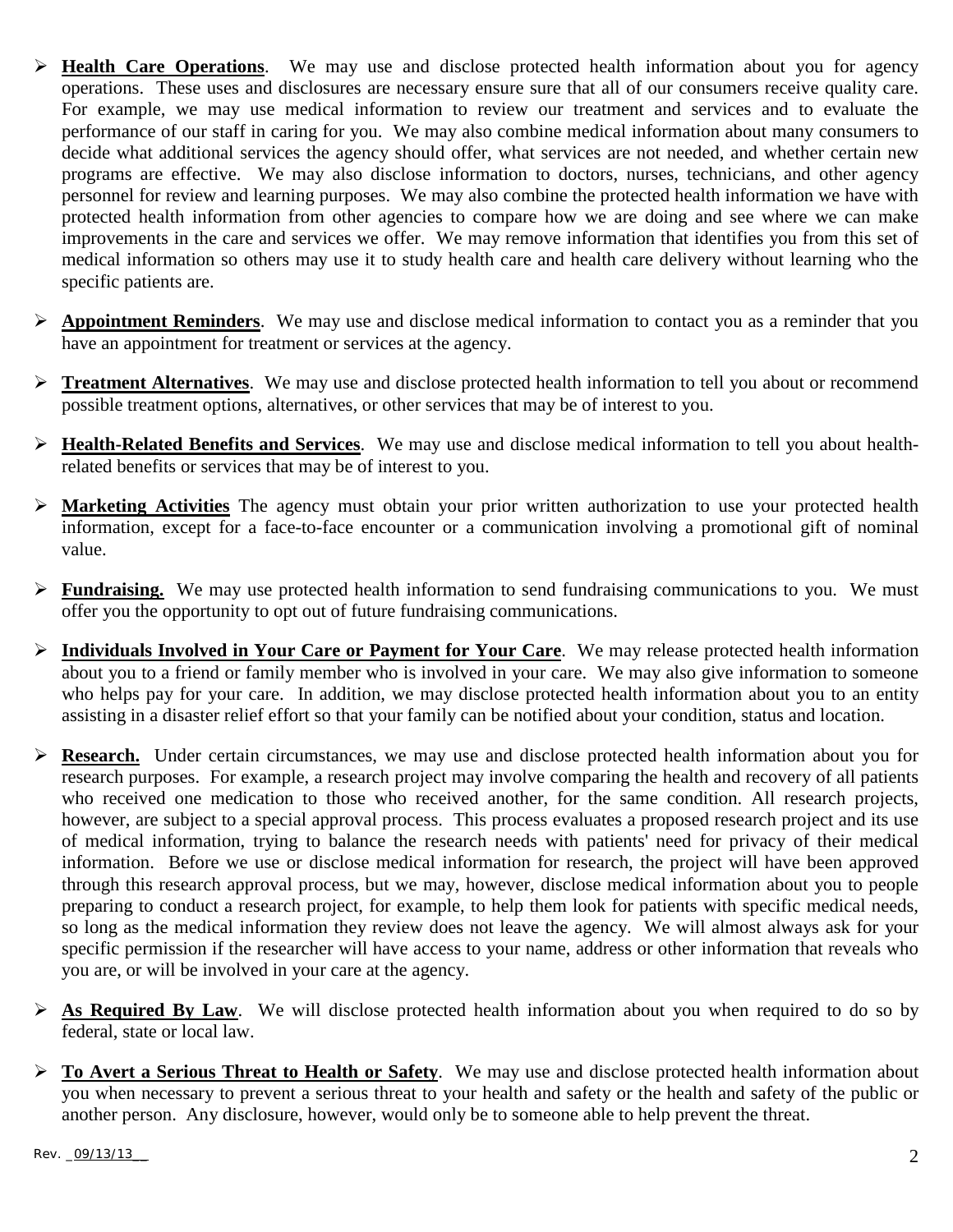- **Workers' Compensation**. We may release medical information about you for workers' compensation or similar programs. These programs provide benefits for work-related injuries or illness.
- **Public Health Risks**. We may disclose medical information about you for public health activities. These activities generally include prevention or control of disease, injury, or disability, reporting of births, deaths, child abuse/neglect, reactions to medications/problems with products, notification to individuals regarding recall of products, and notification to an individual who may have been exposed to a disease or may be at risk for contracting or spreading a disease.
- **Health Oversight Activities**. We may disclose protected health information to an oversight agency for activities authorized by law. These oversight activities include, for example, audits, investigations, inspections, and licensure. These activities are necessary for the government to monitor the health care system, government programs, and compliance with civil rights laws.
- **Lawsuits and Disputes**. We may disclose protected health information about you in the course of any administrative of judicial proceeding. If you are involved in such a proceeding, we will disclose health information if the judge or presiding officer orders us to do so.
- **Law Enforcement**. We may release protected health information if asked to do so by a law enforcement official: • In response to a court order, subpoena, warrant, summons or similar process;
	- To identify or locate a suspect, fugitive, material witness, or missing person;
	- About the victim of a crime if, under certain limited circumstances, we are unable to obtain the person's agreement;
	- About a death we believe may be the result of criminal conduct;
	- About criminal conduct at the agency; and
	- In emergency circumstances to report a crime; the location of the crime or victims; or the identity, description or location of the person who committed the crime.
- **Coroners, Medical Examiners and Funeral Directors**. We may release protected health information to a coroner or medical examiner. This may be necessary, for example, to identify a deceased person or determine the cause of death. We may also release protected health information about consumers of the agency to funeral directors as necessary to carry out their duties.
- **Inmates**. If you are an inmate of a correctional institution or under the custody of a law enforcement official, we may release medical information about you to the correctional institution or law enforcement official. This release would be necessary (1) for the institution to provide you with health care; (2) to protect your health and safety or the health and safety of others; or (3) for the safety and security of the correctional institution.

### **YOUR AUTHORIZATION PRIOR TO DISCLOSURE IS REQUIRED IN SOME CASES**

The law requires your prior written authorization in the following cases. Not every use or disclosure in a category will be listed.

- **Psychotherapy Notes.** We may use and disclose most psychotherapy notes, where appropriate, only with your prior authorization.
- **Marketing Purposes/Sale of PHI**. We may use and disclose protected health information for marketing purposes or for disclosures constituting a sale of protected health information only with your prior authorization.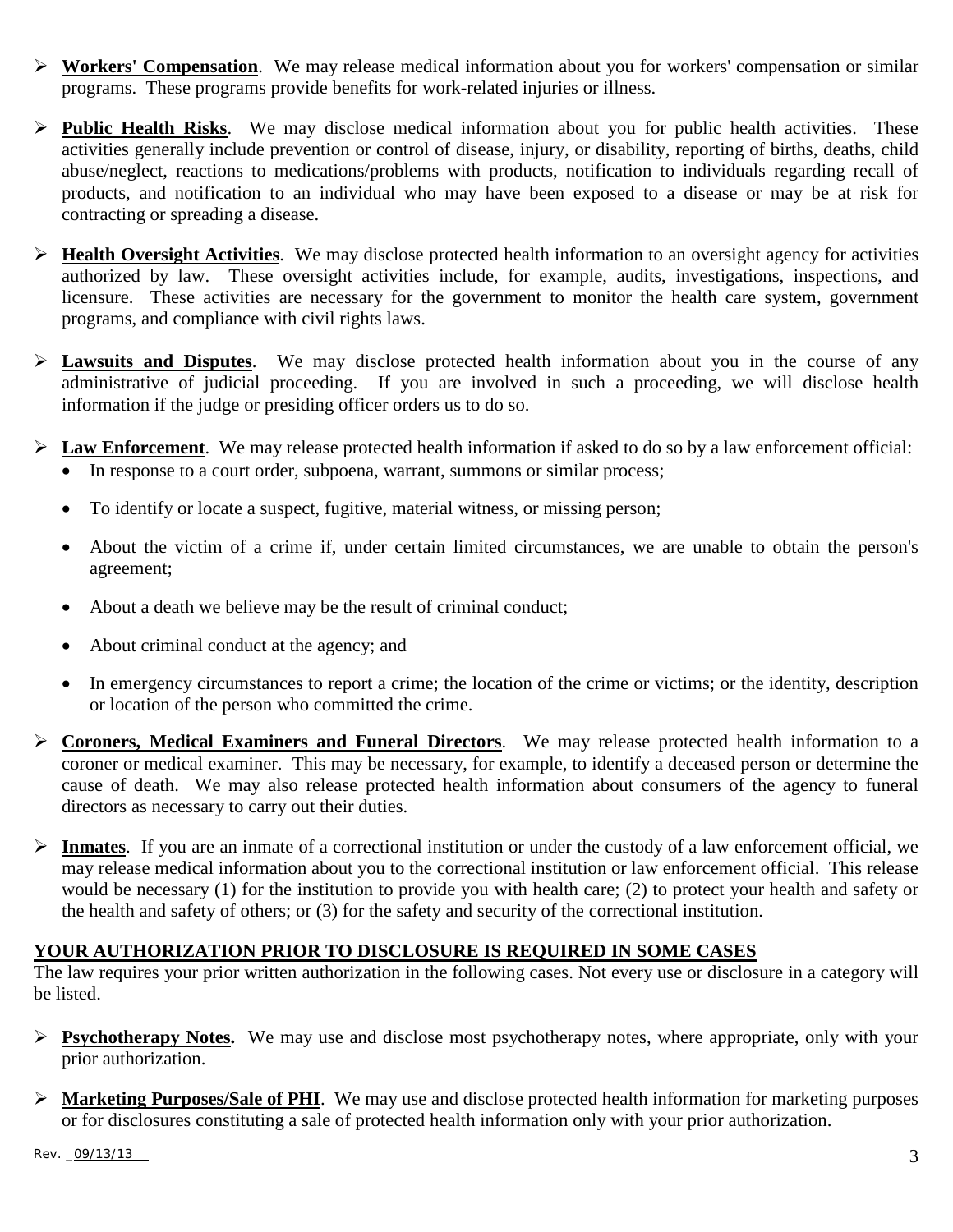**Other Uses**. Other uses and disclosures of protected health information not covered by this notice or the laws that apply to us will be made only with your written authorization. If you provide us authorization to use or disclose protected health information about you, you may revoke that authorization, in writing, at any time. If you revoke your authorization, we will no longer use or disclose protected health information about you for the reasons covered by your written authorization.

### **YOUR RIGHTS REGARDING MEDICAL INFORMATION ABOUT YOU**

You have the following rights regarding medical information we maintain about you:

 **Right to Inspect and Copy**. You have the right to inspect and copy protected health information that may be used to make decisions about your care. Usually, this includes medical and billing records, but does not include psychotherapy notes. If we maintain electronic health records, you have the right to obtain an electronic copy of your records. You may also, by written request, ask us to send your health information directly to another party.

To inspect and copy protected health information that may be used to make decisions about you, you must submit your request in writing to Julianne Furlong, 16 Saratoga Bridges Blvd, Ballston Spa, NY 12020. If you request a copy of the information, we may charge a fee for the costs of copying, mailing or other supplies associated with your request.

We may deny your request to inspect and copy in certain very limited circumstances. If you are denied access to protected health information, you may request that the denial be reviewed. Another licensed health care professional chosen by the agency will review your request and the denial. The person conducting the review will not be the person who denied your request. We will comply with the outcome of the review.

**Right to Amend.** If you feel that protected health information we have about you is incorrect or incomplete, you may ask us to amend the information. You have the right to request an amendment for as long as the information is kept by or for the agency.

To request an amendment, your request must be made in writing and submitted to Julianne Furlong, 16 Saratoga Bridges Blvd. Ballston Spa, NY 12020. In addition, you must provide a reason that supports your request.

We may deny your request for an amendment if it is not in writing or does not include a reason to support the request. In addition, we may deny your request if you ask us to amend information that:

- Was not created by us, unless the person or entity that created the information is no longer available to make the amendment;
- Is not part of the protected health information kept by or for the agency;
- Is not part of the information which you would be permitted to inspect and copy; or
- Is accurate and complete.
- **Right to an Accounting of Disclosures**. You have the right to request an "accounting of disclosures." This is a list of the disclosures we made of medical information about you, excluding information used for treatment, health care operations and payment.

To request this list or accounting of disclosures, you must submit your request in writing to Julianne Furlong, 16 Saratoga Bridges Blvd. Ballston Spa, NY 12020. Your request must state a time period, which may not be longer than six years. Your request should indicate in what form you want the list (for example, on paper, electronically). The first list you request within a 12-month period will be free. For additional lists, we may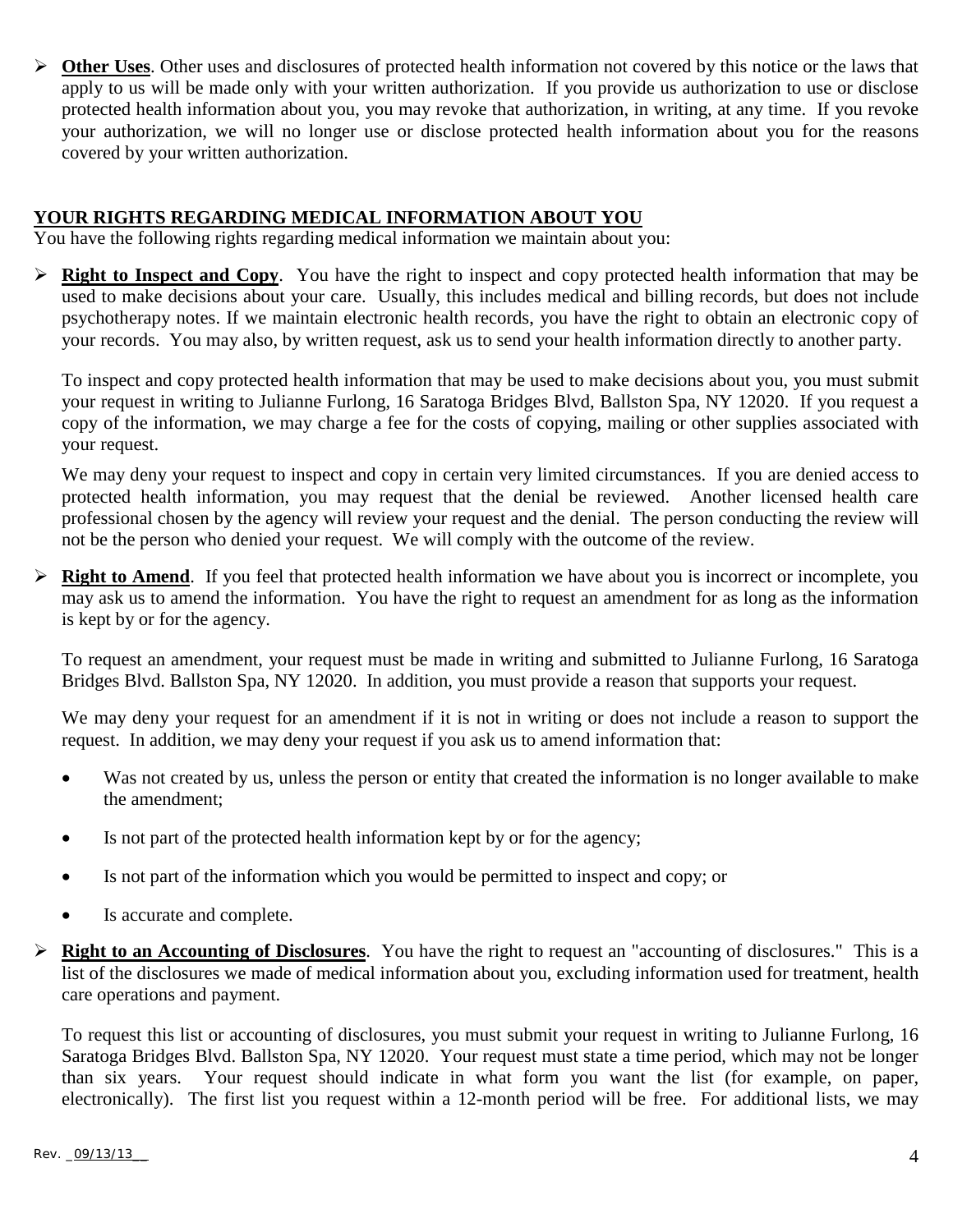charge you for the costs of providing the list. We will notify you of the cost involved and you may choose to withdraw or modify your request at that time before any costs are incurred.

 **Right to Request Restrictions**. You have the right to request a restriction or limitation on the protected health information we use or disclose about you for treatment, payment or health care operations. You also have the right to request a limit on the protected health information we disclose about you to someone who is involved in your care or the payment for your care, like a family member or friend. For example, you could ask that we not use or disclose information about a clinic appointment you had.

*We are not required to agree to your request***.** If we do agree, we will comply with your request unless the information is needed to provide you emergency treatment.

We are required to agree to any request by you to restrict disclosure of protected health information to a health plan if the disclosure is for payment or health care operations and pertains to a health care item or service for which you have paid out of pocket in full.

To request restrictions, you must make your request in writing to Julianne Furlong, 16 Saratoga Bridges Blvd. Ballston Spa, NY 12020. In your request, you must tell us (1) what information you want to limit; (2) whether you want to limit our use, disclosure or both; and (3) to whom you want the limits to apply, for example, disclosures to your spouse.

 **Right to Notice of Breach**. You have the right to be notified following a breach of your unsecured health information.

**Right to Request Confidential Communications**. You have the right to request that we communicate with you about medical matters in a certain way or at a certain location. For example, you can ask that we only contact you at work or by mail.

To request confidential communications, you must make your request in writing to Julianne Furlong, 16 Saratoga Bridges Blvd. Ballston Spa, NY 12020. We will not ask you the reason for your request. We will accommodate all reasonable requests. Your request must specify how or where you wish to be contacted.

 **Right to a Paper Copy**. You have a right to obtain a paper copy of this Notice. Copies are available at our agency and upon request.

### **CHANGES TO THIS NOTICE**

**We reserve the right to change this notice.** We reserve the right to make the revised or changed notice effective for protected health information that we already have about you as well as any information we receive in the future. We will post the new notice with the effective date at our agency and on our website at www.saratogabridges.org.

### **COMPLAINTS**

If you believe your privacy rights have been violated, you may file a complaint with the Privacy Officer for the agency or with the Secretary of the Department of Health and Human Services. To file a complaint with the agency, contact Julianne Furlong, 16 Saratoga Bridges Blvd. Ballston Spa, NY 12020. All complaints must be submitted in writing.

#### **We will never retaliate against anyone for filing a complaint.**

#### **If you have any questions or complaints, please contact:**

**Julianne Furlong, 16 Saratoga Bridges Blvd. Ballston Spa, NY 12020 (518) 871-9483**